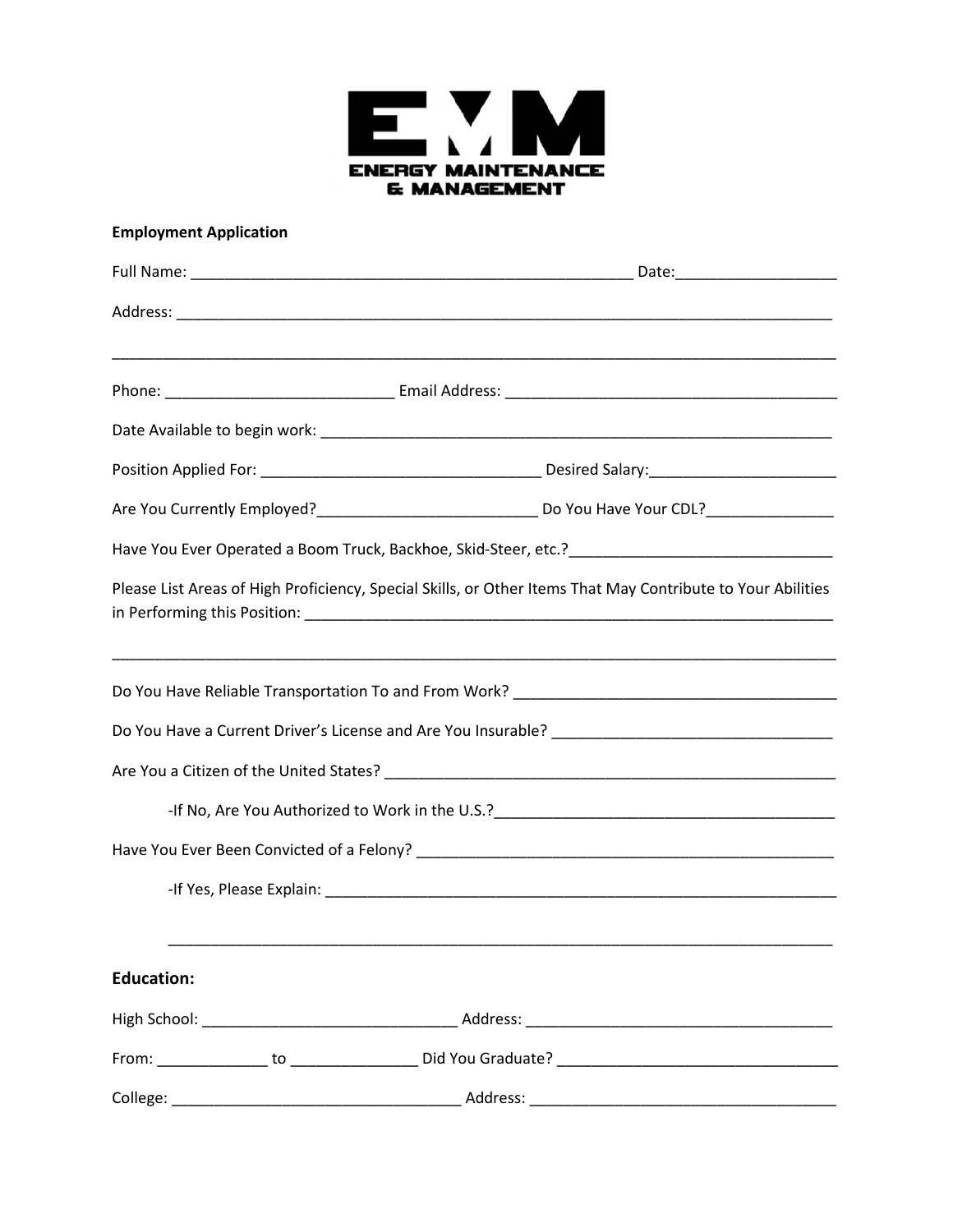

| <b>References:</b>                       |  |  |  |
|------------------------------------------|--|--|--|
| Please list two professional references. |  |  |  |
|                                          |  |  |  |
|                                          |  |  |  |
|                                          |  |  |  |
|                                          |  |  |  |
|                                          |  |  |  |
|                                          |  |  |  |
| <b>Previous Employment:</b>              |  |  |  |
|                                          |  |  |  |
|                                          |  |  |  |
|                                          |  |  |  |
|                                          |  |  |  |
|                                          |  |  |  |
|                                          |  |  |  |
|                                          |  |  |  |